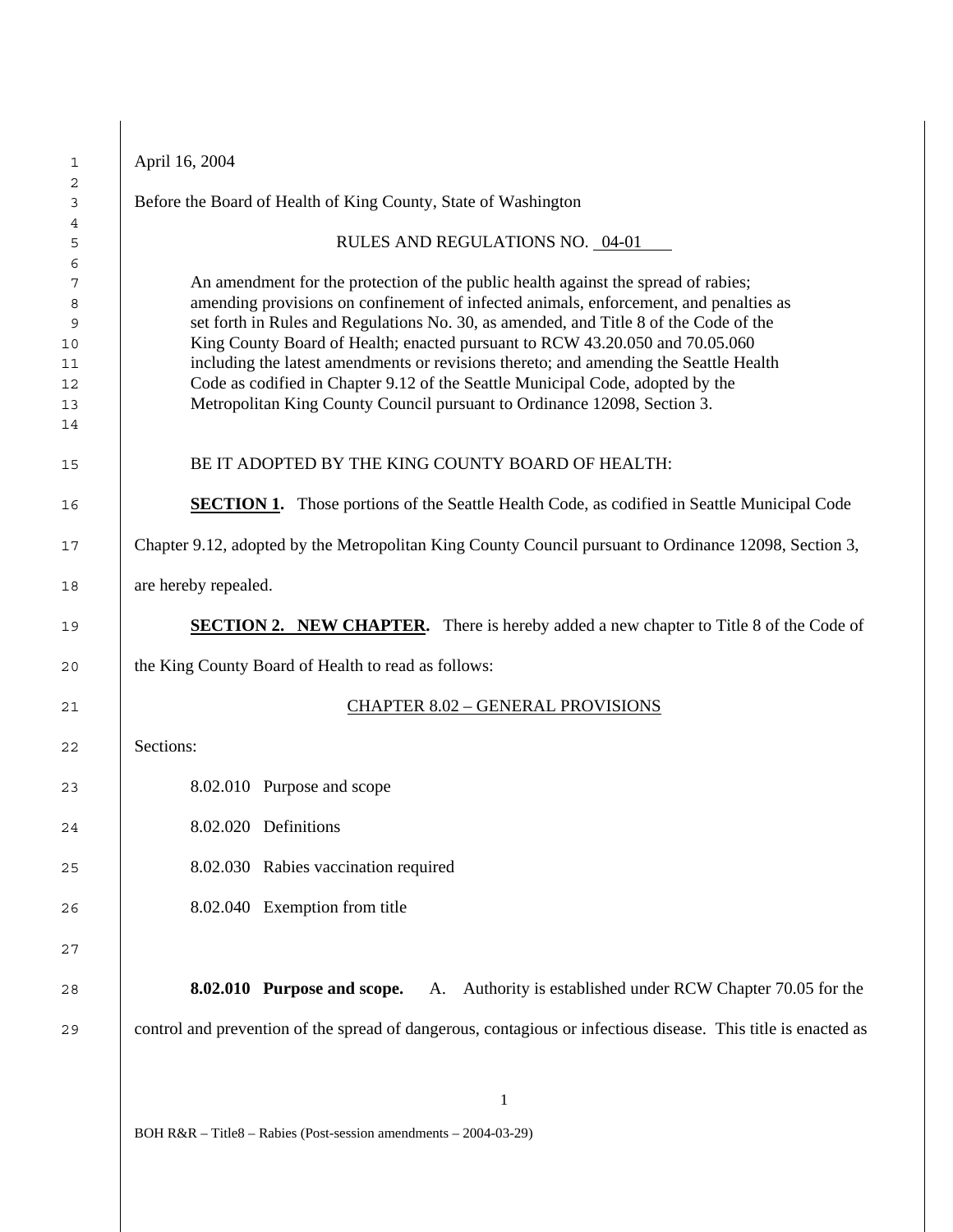an exercise of the Board of Health powers of King County to protect and preserve the public peace, health, safety and welfare. Its provisions shall be liberally construed for the accomplishment of these purposes. This title governs the protection of human health and safety against the spread of rabies from infected animals.

1

B. It is expressly the purpose of this title to provide for and promote the health, safety and welfare of the general public, and not to create or otherwise establish or designate any particular class or group of persons who will or should be especially protected or benefited by the terms of this title.

C. It is the specific intent of this title to place the obligation of complying with its requirements upon owners and other persons entitled to possession of dogs, cats, ferrets and other animals, and/or other persons designated by this title within its scope, and no provision of nor term used in this title is intended to impose any duty whatsoever upon King County or any of its officers or employees, for whom the implementation or enforcement of this title shall be discretionary and not mandatory.

D. Nothing contained in this title is intended to be nor shall be construed to create or form the basis for any liability on the part of King County, or its officers, employees or agents, for any injury or damage resulting from the failure of any person subject to this title to comply with this title, or by reason or in consequence of any act or omission in connection with the implementation or enforcement of this title on the part of King County by its officers, employees or agents.

**8.02.020 Definitions.** In construing the provisions of this title, except where otherwise plainly declared or clearly apparent from the context, words shall be given their common and ordinary meaning. In addition, the following definitions shall apply:

A. "Animal control authority" means the county or municipal animal control agency, acting alone or in concert with other municipalities, having authority for the enforcement of the animal control laws, ordinances or regulations of the state, county or municipality, and the shelter and welfare of animals.

 $\overline{2}$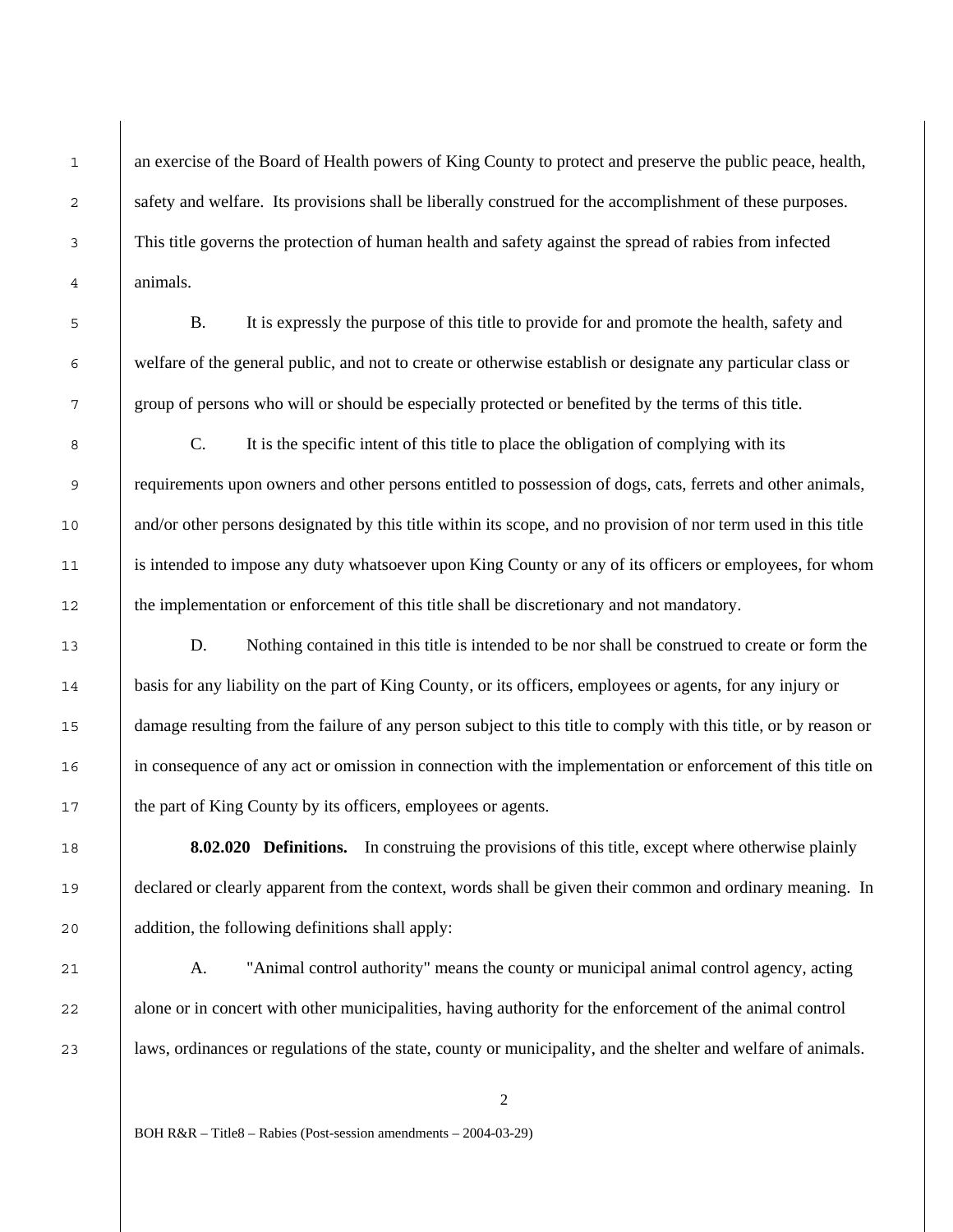| <b>B.</b><br>"Caretaker" means any person authorized by the owner to provide daily management of an<br>animal, including but not limited to maintaining the animal in a controlled or confined manner in<br>accordance with applicable statutes and regulations, and providing the animal with food, water, shelter, |
|----------------------------------------------------------------------------------------------------------------------------------------------------------------------------------------------------------------------------------------------------------------------------------------------------------------------|
|                                                                                                                                                                                                                                                                                                                      |
|                                                                                                                                                                                                                                                                                                                      |
|                                                                                                                                                                                                                                                                                                                      |
| sanitary services and health care as required.                                                                                                                                                                                                                                                                       |
| "Cat" means an animal of the genus species Felis domesticus.<br>C.                                                                                                                                                                                                                                                   |
| "Director" means the director of the Seattle-King County Department of Public Health or<br>D.                                                                                                                                                                                                                        |
| the director's authorized representative.                                                                                                                                                                                                                                                                            |
| E.<br>"Dog" means an animal of the genus species Canis familiaris and excludes wolf-dog                                                                                                                                                                                                                              |
| hybrid animals.                                                                                                                                                                                                                                                                                                      |
| F.<br>"Euthanize" means to humanely destroy an animal by a method that involves instantaneous                                                                                                                                                                                                                        |
| unconsciousness and immediate death or by a method that causes painless loss of consciousness and death                                                                                                                                                                                                              |
| during the loss of consciousness.                                                                                                                                                                                                                                                                                    |
| G.<br>"Ferret" means an animal of the genus species Mustela furo.                                                                                                                                                                                                                                                    |
| Η.<br>"Livestock" means farm animals, excluding birds, raised for food or fiber production or                                                                                                                                                                                                                        |
| kept for recreational purposes, including but not limited to horses, donkeys, mules, cattle, sheep, llamas,                                                                                                                                                                                                          |
| alpacas, goats, and pigs.                                                                                                                                                                                                                                                                                            |
| I.<br>"Mammal" means any of a class of warm-blooded vertebrate animals that nourish their                                                                                                                                                                                                                            |
| young with milk secreted by mammary glands, have skin generally covered with hair, and includes bats.                                                                                                                                                                                                                |
| "Owner" means any person having legal ownership of an animal.<br>J.                                                                                                                                                                                                                                                  |
| <b>8.02.030</b> Rabies vaccination required. All owners of dogs, cats and ferrets four months of age                                                                                                                                                                                                                 |
| or older shall have their animals vaccinated against rabies. Regardless of the age of the animal at initial                                                                                                                                                                                                          |
| vaccination, a booster vaccination shall be administered one year later and thereafter on a schedule                                                                                                                                                                                                                 |
| according to the type of vaccine used, as determined by a licensed veterinarian. All owners of livestock                                                                                                                                                                                                             |
| 3                                                                                                                                                                                                                                                                                                                    |
|                                                                                                                                                                                                                                                                                                                      |
|                                                                                                                                                                                                                                                                                                                      |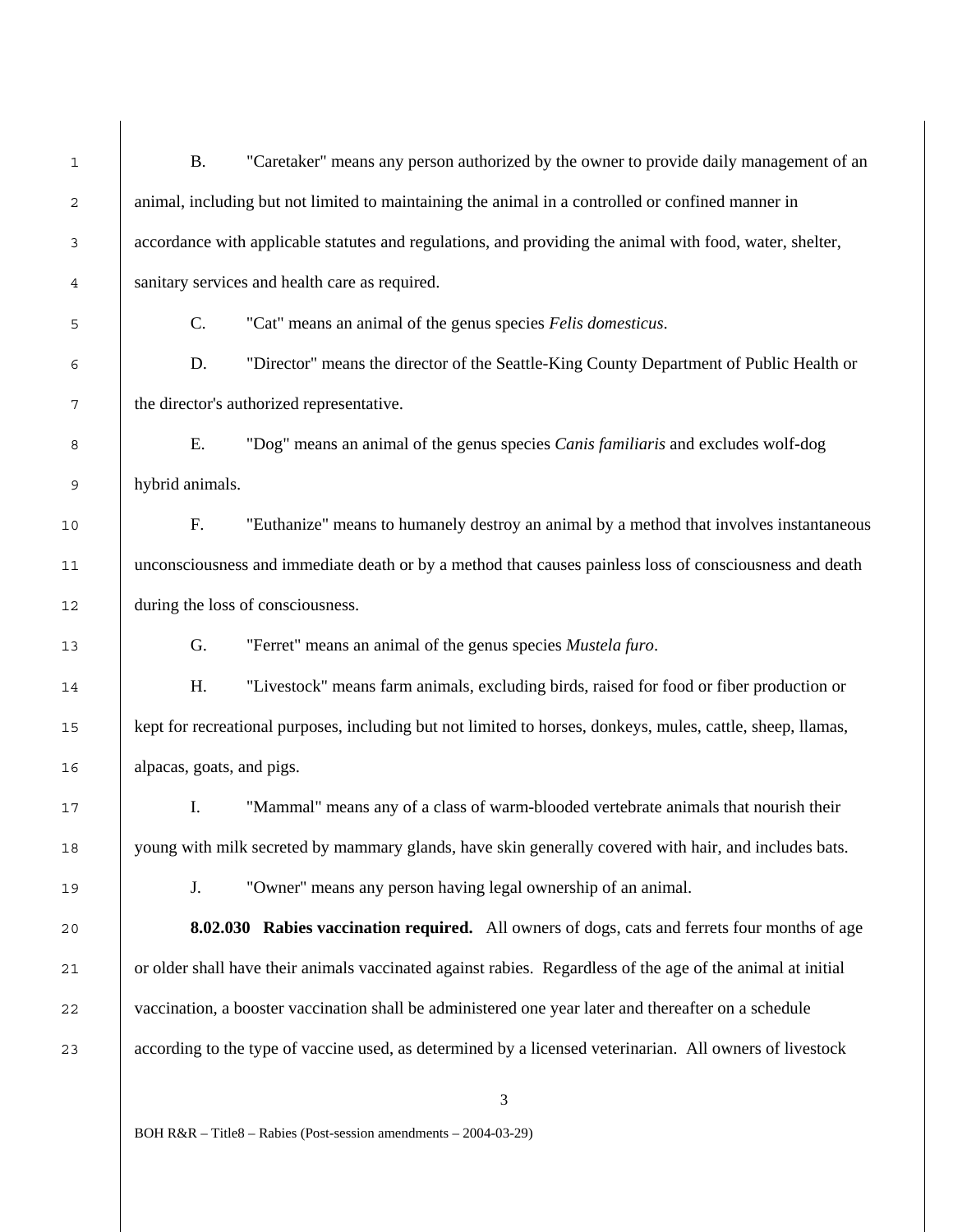having frequent contact with humans other than their owners and caretakers, including but not limited to animals exhibited to the public at petting zoos, fairs, or other locations or events, shall have such livestock evaluated by a licensed veterinarian and vaccinated against rabies if the veterinarian recommends such vaccination. All rabies vaccinations shall be performed by or under the direct supervision of a licensed veterinarian in accordance with the standards contained in the Compendium of Animal Rabies Prevention and Control, as amended, published by the National Association of State Public Health Veterinarians, Inc.

**8.02.040 Exemption from title.** The provisions of this title shall not apply to dogs and cats in the custody of a research facility registered or licensed by the United States Department of Agriculture and regulated by 7 United States Code 2131, et seq.

**SECTION 3.** Section 8.04.010 of the Code of the King County Board of Health is hereby amended to read as follows:

**8.04.010 Quarantine of infected animals. Management of animals that bite humans.**

A. Reporting of animal bites. Whenever an animal has bitten a human, the incident shall be reported immediately to the director by any health care provider, medical facility, school, childcare facility or other persons or entities having direct knowledge of the incident. Incidents other than bites shall be 16 immediately reported by the same persons to the director when there is concern about the potential for rabies transmission to a human. Such incidents include, but are not limited to, exposure to a bat or exposure of mucous membranes or an open cut in the skin to the saliva of an animal capable of transmitting rabies if there is reasonable cause to suspect the animal may be infected with rabies. Reasonable cause to suspect rabies infection includes, but is not necessarily limited to, abnormal behavior, neurologic signs, or insufficient knowledge of the history or medical condition of the animal.

**A. B.** Whenever the director of public health has cause to suspect that an animal capable of 23 transmitting rabies is infected with such disease knowledge of or reasonable certainty that a dog, cat or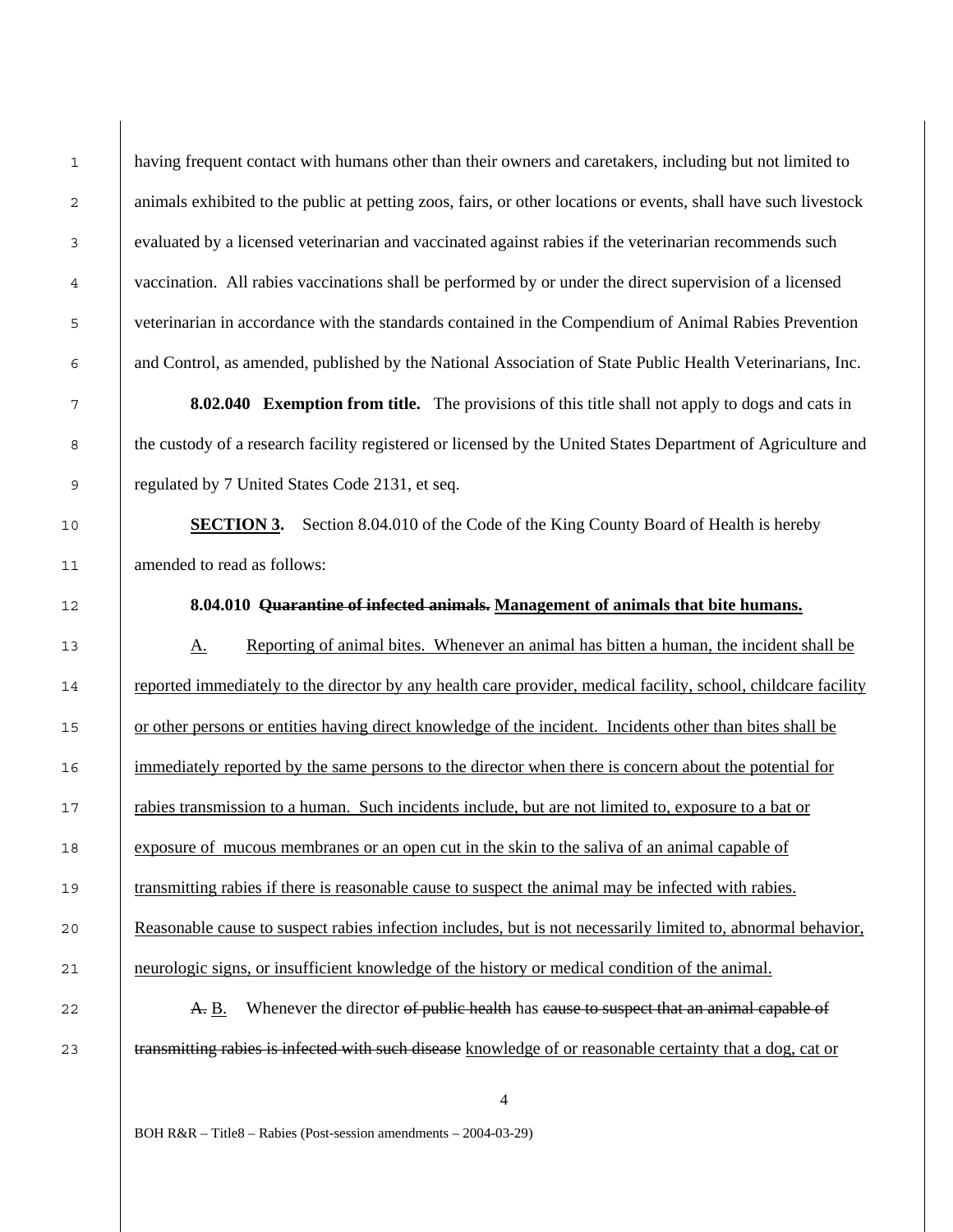| $\mathbf{1}$ | ferret has bitten a human or otherwise exposed mucous membranes or an open cut in the skin to the                             |
|--------------|-------------------------------------------------------------------------------------------------------------------------------|
| 2            | animal's saliva, he or she shall is authorized to order that the animal be confined for a period of quarantine                |
| 3            | of not less than ten $(10)$ days. $\frac{1}{2}$ If the animal is over four (4) months of age and unvaccinated for rabies, the |
| 4            | director is authorized to order that the confinement be at the city or county animal control authority in its                 |
| 5            | animal shelter or, upon request and at the expense of the owner, at a veterinary hospital. If the animal is                   |
| 6            | under four (4) months of age or currently vaccinated, at the discretion of the director, confinement may be                   |
| 7            | at the home of the animal's owner or caretaker. The owner or caretaker having possession of the confined                      |
| 8            | animal shall observe the animal daily during the confinement period and report any illness or abnormal                        |
| 9            | behavior immediately to the director, who shall have the authority to order the animal be examined by a                       |
| $10$         | licensed veterinarian. If the veterinarian determines signs suggestive of rabies are present, the director may                |
| 11           | order the owner or caretaker to have the animal euthanized immediately and tested for rabies. If the biting                   |
| 12           | dog, cat or ferret is unwanted or a stray or is severely injured or medically unstable as determined by a                     |
| 13           | licensed veterinarian, the director may order the animal be euthanized immediately and tested for rabies                      |
| 14           | virus.                                                                                                                        |
| 15           | and he The director shall is authorized to notify in writing the owner or keeper caretaker of<br>$C_{\cdot}$                  |
| 16           | such quarantine order, the animal subject to a confinement order, and such animal shall be quarantined by                     |
| 17           | the county animal control, in its pound, or upon the premises of the owner or licensed veterinarian where                     |
| 18           | conditions of quarantine are strictly kept, at the discretion of the director of public health, unless the animal             |
| 19           | has been exposed to rabies by contact in which case Section 8.04.040 applies. Delivery of a copy of the                       |
| 20           | quarantine confinement order to an adult some person of suitable age and discretion residing upon the                         |
| 21           | premises where such animal is found shall be deemed notice of the quarantine confinement. Good cause                          |
| 22           | for such order of quarantine shall include, but is not limited to, evidence that such animal has bitten, or that              |
| 23           | there is reasonable certainty that such animal has bitten, a human being. During the period of quarantine,                    |
|              |                                                                                                                               |

 $\overline{\phantom{a}}$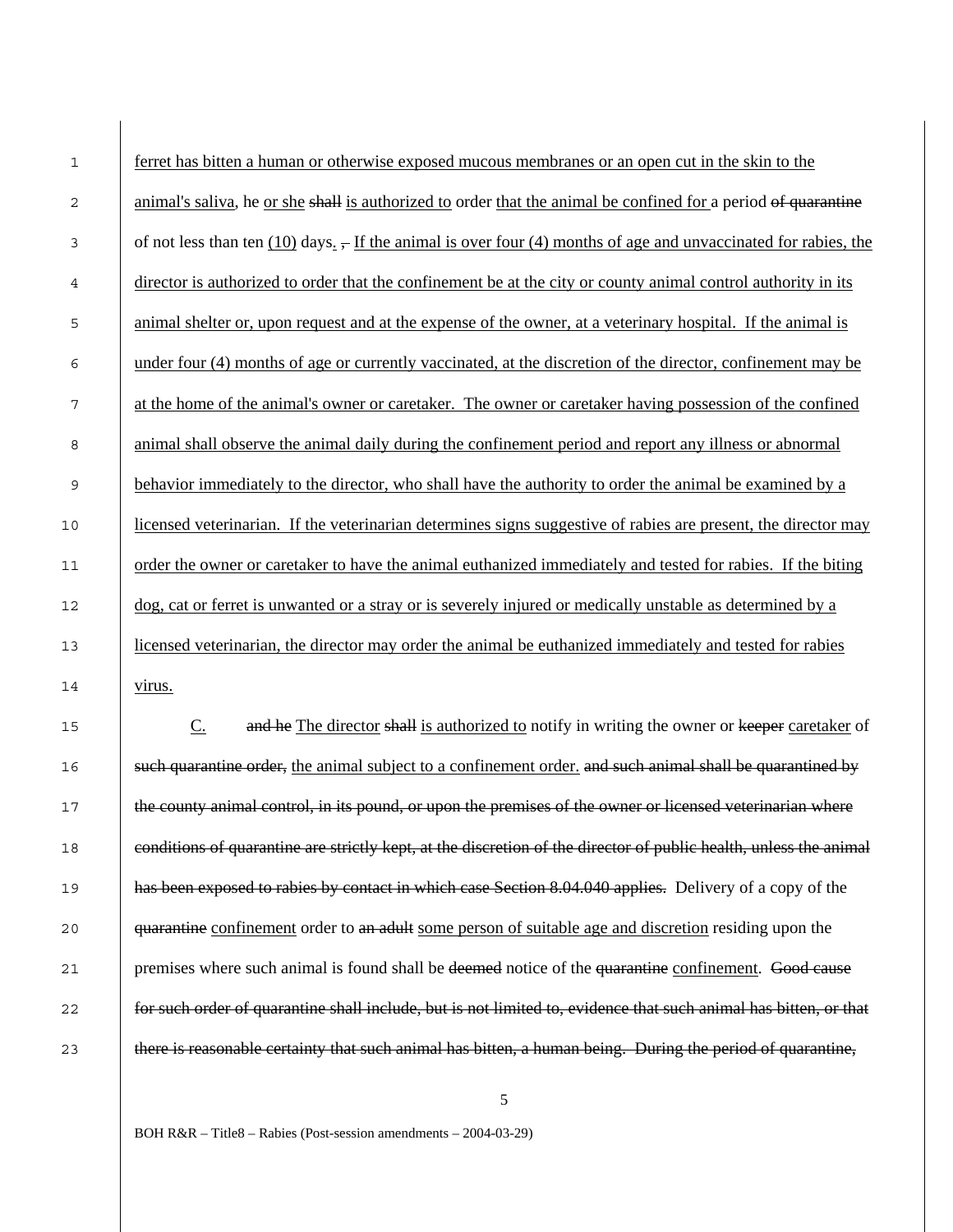| 1      | the officers, agents and employees of The director is authorized to notify the city or county animal control     |
|--------|------------------------------------------------------------------------------------------------------------------|
| 2      | , authority and other police officers, of the confinement order, and to request their assistance to enforce      |
| 3      | such order. are authorized to enter any premises for the purpose of apprehending any such animal and             |
| 4      | impounding it, except where kept upon the premises of the owner or licensed veterinarian as provided in          |
| 5      | this subsection.                                                                                                 |
| 6      | B. Whenever any human being has been bitten by a cat or dog and there is no reason to                            |
| 7      | suspect that the animal is rabid, at the discretion of the health officer, the animal involved may be restricted |
| 8      | for ten (10) days for observation in such manner as to prevent contact with other animals or humans except       |
| 9      | for the caretaker.                                                                                               |
| 10     | Other animals. Whenever the director has knowledge of or reasonable certainty that a<br><u>D.</u>                |
| 11     | mammal other than a dog, cat or ferret has bitten a human or otherwise exposed mucous membranes or an            |
| 12     | open cut in the skin to the animal's saliva, the director is authorized to assess the risk for rabies            |
| 13     | transmission and may order that the animal be euthanized immediately and tested for rabies virus.                |
| 14     | E.<br>According to the provisions of this chapter, unless otherwise ordered by the director,                     |
| 15     | confinement shall consist of housing the animal at the facilities of the animal control authority or a licensed  |
| 16     | veterinarian, or restriction of the animal to the premises of the owner or caretaker of the animal in a secure   |
| 17     | manner so as to prevent escape and with no direct contact with other animals or humans other than the            |
| $18\,$ | animal's direct caretaker.                                                                                       |
| 19     | When an animal is to be euthanized and tested for rabies virus, euthanasia shall be<br><u>F.</u>                 |
| 20     | accomplished in such a way as to maintain the integrity of the brain so that the laboratory can recognize the    |
| 21     | anatomical parts, and the whole animal or animal head kept under refrigeration and not frozen or                 |
| 22     | chemically fixed during storage and shipping.                                                                    |
| 23     | Section 8.04.020 of the Code of the King County Board of Health is hereby<br><b>SECTION 4.</b>                   |
|        |                                                                                                                  |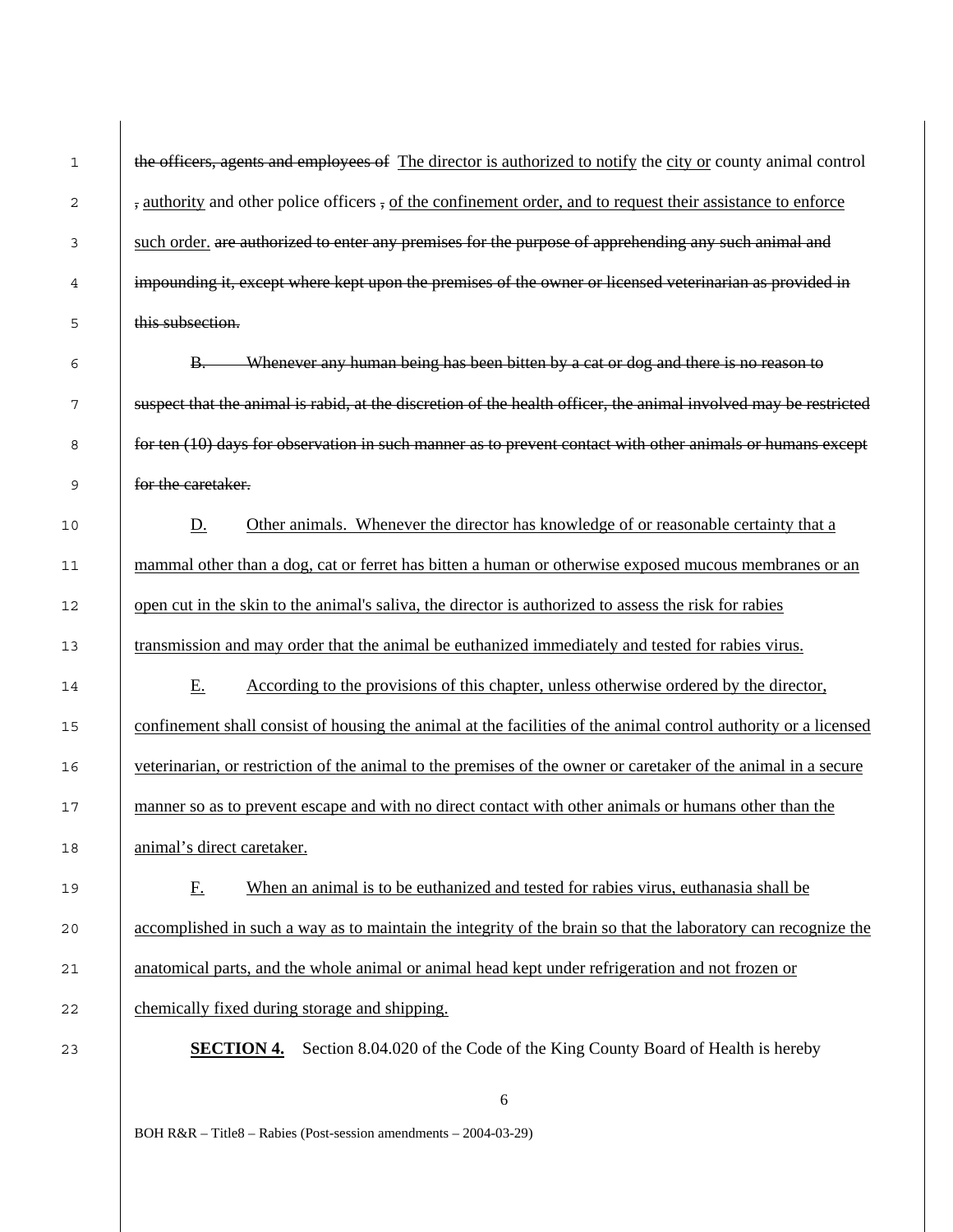1 amended to read as follows:

| $\mathbf{2}$ | 8.04.020 Quarantine of area Notice of rabies hazard in all or part of county – Community-                       |
|--------------|-----------------------------------------------------------------------------------------------------------------|
| 3            | A. Whenever the director determines that rabies is currently a hazard to<br>wide rabies control period.         |
| 4            | the public health in the county, or any part thereof, incorporated or unincorporated, excepting cities of the   |
| 5            | first class, by reason of the fact that a case of rabies has been diagnosed in any canine or feline animal, he  |
| 6            | shall the director is authorized to cause a notice of such hazard to be published in a newspaper of general     |
| 7            | circulation in the area for three (3) successive days, which determination and notice shall declare the         |
| 8            | quarantine community-wide rabies control period and area. Good cause for such notice shall include, but is      |
| 9            | not limited to, a diagnosis of rabies in any dog or cat, or other veterinary or epidemiological evidence of the |
| 10           | presence of a rabies hazard. It shall be unlawful, within the rabies control area, for any owner or caretaker   |
| 11           | of a dog, cat or other animal capable of transmitting rabies to fail to secure or confine such animal by leash  |
| 12           | or escape-proof container during the community-wide rabies control period.                                      |
| 13           | <b>B.</b><br>The quarantine community-wide rabies control period shall be thirty (30) days after the last       |
| 14           | publication of notice. , and it is a misdemeanor and unlawful for any owner or person entitled to custody of    |
| 15           | such animal to keep or harbor any animal capable of transmitting rabies unless securely confined by leash       |
| 16           | or tight enclosure from which it cannot escape. Any animal capable of transmitting rabies found running at      |
| 17           | large during such period shall be impounded and humanely destroyed by order of the director or his agent        |
| 18           | named in Section 8.04.060. If apprehension and impounding by safe means is not possible, such animal            |
| 19           | may be destroyed summarily by the agent. Any dog or cat shall be confined to their owner's premises             |
| 20           | except when on leash for a period of one (1) month following vaccination, provided vaccination was not          |
| 21           | administered more than six (6) months previously, in which case the dog or cat should be revaccinated or        |
| 22           | restricted. The director may extend any such quarantine period if deemed necessary by like additional           |
| 23           | determinations and publication of one or more additional notices.                                               |

BOH R&R – Title8 – Rabies (Post-session amendments – 2004-03-29)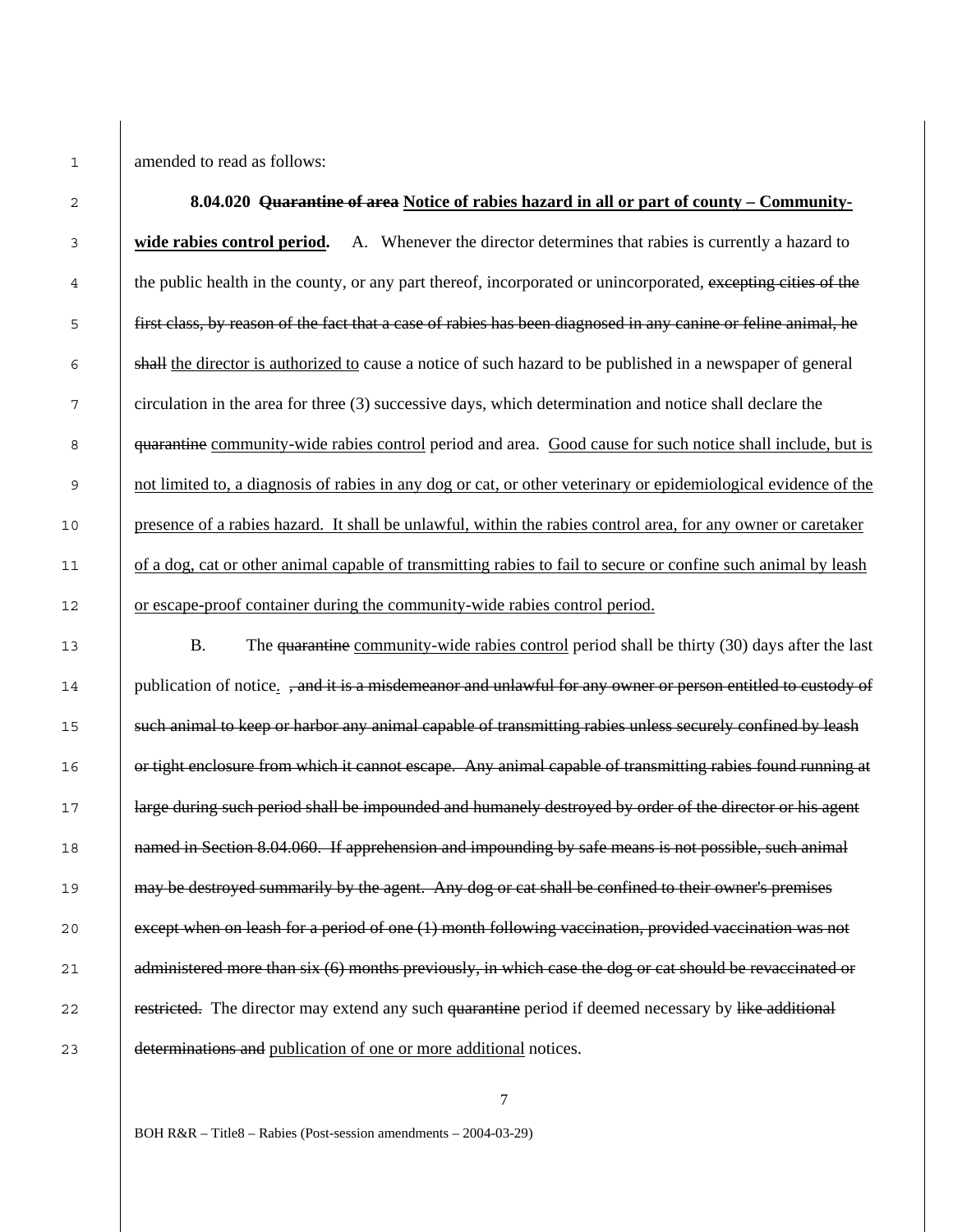| 1  | $C$ .<br>During the community-wide rabies control period, the director is authorized to institute the         |
|----|---------------------------------------------------------------------------------------------------------------|
| 2  | <u>following measures for the protection of the public health as he or she deems appropriate:</u>             |
| 3  | Issuance of orders requiring owners and caretakers of animals capable of<br>$\perp$                           |
| 4  | transmitting rabies to restrict such animals to their premises unless securely confined by leashes or escape- |
| 5  | proof containers;                                                                                             |
| 6  | 2.<br>Issuance of orders requiring owners and caretakers of animals three (3) months old                      |
| 7  | or over capable of transmitting rabies to have such animals vaccinated with rabies vaccine by or under the    |
| 8  | direct supervision of a licensed veterinarian within thirty (30) days after publication of the last notice;   |
| 9  | 3.<br>Issuance of orders to owners and caretakers of dogs, cats and ferrets requiring                         |
| 10 | proof of rabies vaccination by a licensed veterinarian within six previous months; or                         |
| 11 | Issuance of orders authorizing the impoundment and euthanizing of any animal<br>$\overline{4}$ .              |
| 12 | capable of transmitting rabies found running at large, unless such animal is redeemed from impounding in      |
| 13 | accordance with the ordinances or rules enforced by the animal control authority having jurisdiction over     |
| 14 | the animal.                                                                                                   |
| 15 | <b>SECTION 5.</b><br>Section 8.04.030 of the Code of the King County Board of Health is hereby                |
| 16 | amended to read as follows:                                                                                   |
| 17 | <b>8.04.030</b> Violation of <del>quarantine</del> confinement or vaccination order. A. It is a               |
| 18 | misdemeanor and it is unlawful for any owner or person charged with the custody caretaker of any animal       |
| 19 | subject to a quarantine defined an order of confinement or restriction as set forth in Sections 8.04.010 and, |
| 20 | 8.04.020 or 8.04.040 to permit any such animal to come in contact with any other animal or person or to       |
| 21 | run at large or to be removed from any quarantine premises place of such confinement or restriction           |
| 22 | without the consent of the director of public health.                                                         |
| 23 | It is unlawful for any owner or caretaker of any animal subject to a vaccination order as set<br><u>B.</u>    |
|    | $\,$ 8 $\,$                                                                                                   |
|    | BOH R&R - Title8 - Rabies (Post-session amendments - 2004-03-29)                                              |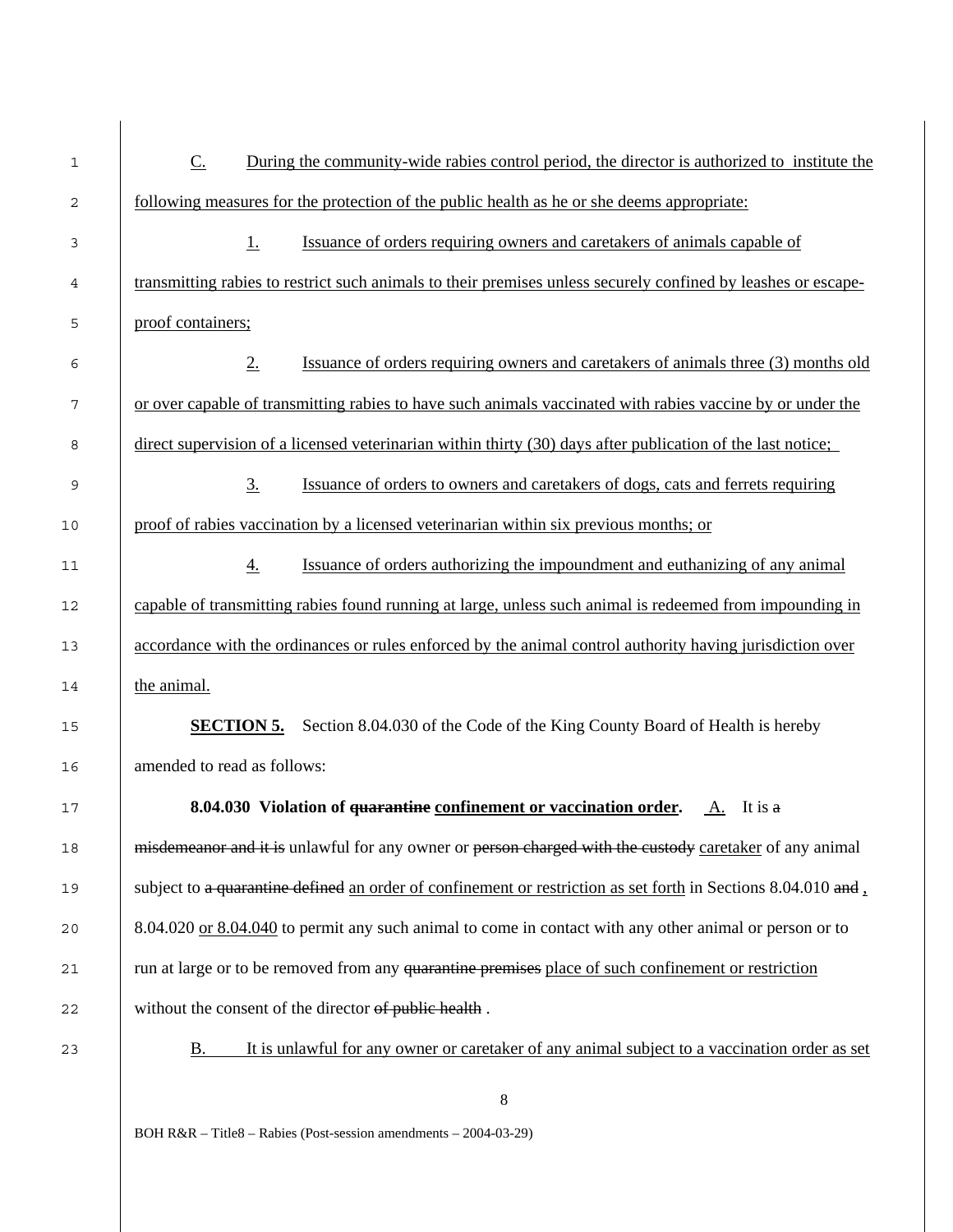1 forth in Sections 8.04.020 or 8.04.040 to fail or refuse to procure the vaccination within the period ordered 2 by the director.

**SECTION 6.** Section 8.04.040 of the Code of the King County Board of Health is hereby amended to read as follows:

3

4

6

5 **8.04.040 Animals bitten by rabid animals Management of animals exposed to suspected or confirmed rabies-infected animals.** Any animal bitten by mammal having direct contact with an animal <sup>7</sup> found to be rabid by appropriate laboratory tests, or having suspected exposure to rabies virus from a wild, 8 carnivorous mammal or bat unavailable for testing, shall be quarantined at a location prescribed by the 9 director of public health for four (4) months or destroyed by order of the director of public health. regarded 10 as having been exposed to rabies and shall be subject to the requirements of this section, as applicable. For 11 purposes of this chapter, suspected exposure to rabies shall include probable or suspected contact with 12 saliva of a wild, carnivorous mammal or bat through a bite wound, open cut in skin, or onto mucous 13 membranes.

14 A. Unvaccinated dogs, cats, and ferrets. The director is authorized to order that any 15 unvaccinated dog, cat, or ferret exposed to a suspected or known rabid animal be euthanized immediately 16 or placed in strict isolation, at the option of the owner of the animal. If isolation is chosen, the owner of the 17 exposed animal shall have the animal placed in strict isolation with no direct animal or human contact, at a 18 **location and under conditions approved by the director, for not less than one hundred eighty (180) days** 19 from the date of rabies exposure as determined by the director, and vaccinated with rabies vaccine thirty 20 (30) days before the end of the isolation period. At the end of the isolation period, the owner of the animal 21 shall have the animal evaluated by a licensed veterinarian for signs of rabies, and shall submit to the 22 director a written report prepared by such veterinarian as to the animal's health status. Any person 23 observing signs suggestive of rabies during or at the end of the isolation period shall report or have a

9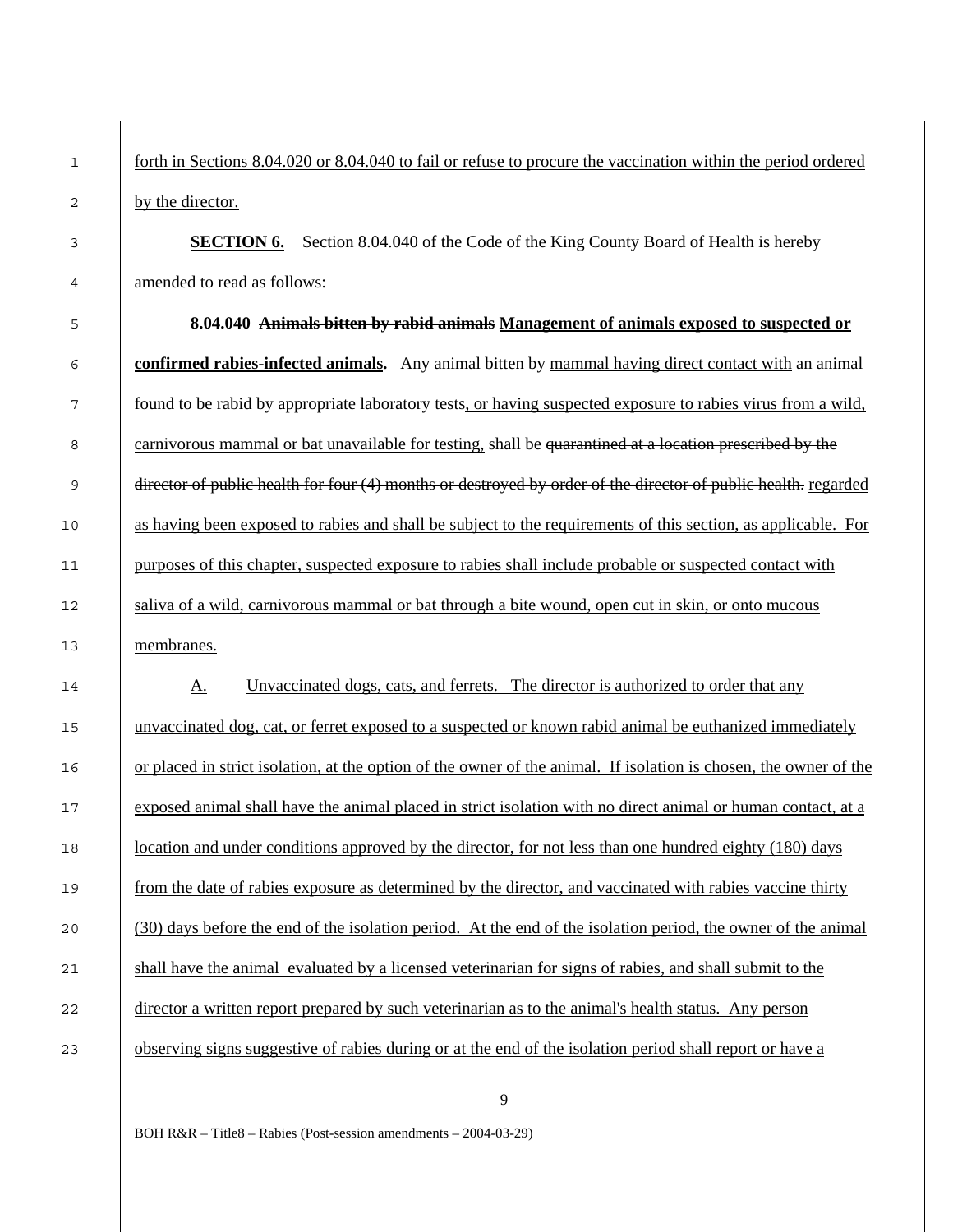| $1\,$ | licensed veterinarian report such signs immediately to the director, who shall have authority to order that    |
|-------|----------------------------------------------------------------------------------------------------------------|
| 2     | such animal be euthanized and tested for rabies virus.                                                         |
| 3     | <b>B.</b><br>Vaccinated dogs, cats, and ferrets. The director is authorized to order the owner or              |
| 4     | caretaker of any currently vaccinated dog, cat or ferret exposed to a suspected or known rabid animal to       |
| 5     | have the dog, cat or ferret revaccinated immediately with rabies vaccine, and kept securely confined for       |
| 6     | forty-five (45) days for observation. Any person observing signs suggestive of rabies during or at the end     |
| 7     | of the confinement period shall report or have a licensed veterinarian report such signs immediately to the    |
| 8     | director, who shall have authority to order that such animal be euthanized and tested for rabies virus. The    |
| 9     | director is authorized to determine the management of dogs, cats and ferrets with expired rabies               |
| 10    | vaccinations on a case-by-case basis.                                                                          |
| 11    | $C_{\cdot}$<br>Livestock. The director is authorized to order the owner or caretaker of any unvaccinated       |
| 12    | livestock that has been exposed to a suspected or known rabid animal to have such livestock immediately        |
| 13    | slaughtered or kept under close confinement and observation for not less than one hundred eighty (180)         |
| 14    | days from the date of rabies exposure as determined by the director, at the option of the owner of the         |
| 15    | livestock. The owner or caretaker of livestock that has been exposed to a suspected or known rabid animal      |
| 16    | and currently vaccinated with a vaccine approved by the United States Department of Agriculture for that       |
| 17    | species shall have such livestock revaccinated against rabies immediately and kept under close observation     |
| 18    | for not less than forty-five (45) days.                                                                        |
| 19    | The director is authorized to order that mammals other than dogs, cats,<br><u>D.</u><br>Other animals.         |
| 20    | ferrets, and livestock exposed to a suspected or known rabid animal be euthanized immediately, except that     |
| 21    | the director is authorized to determine, on a case-by-case basis, the management of such animals               |
| 22    | maintained in research facilities registered or licensed by the United States Department of Agriculture, or in |
| 23    | accredited zoological parks.                                                                                   |
|       |                                                                                                                |